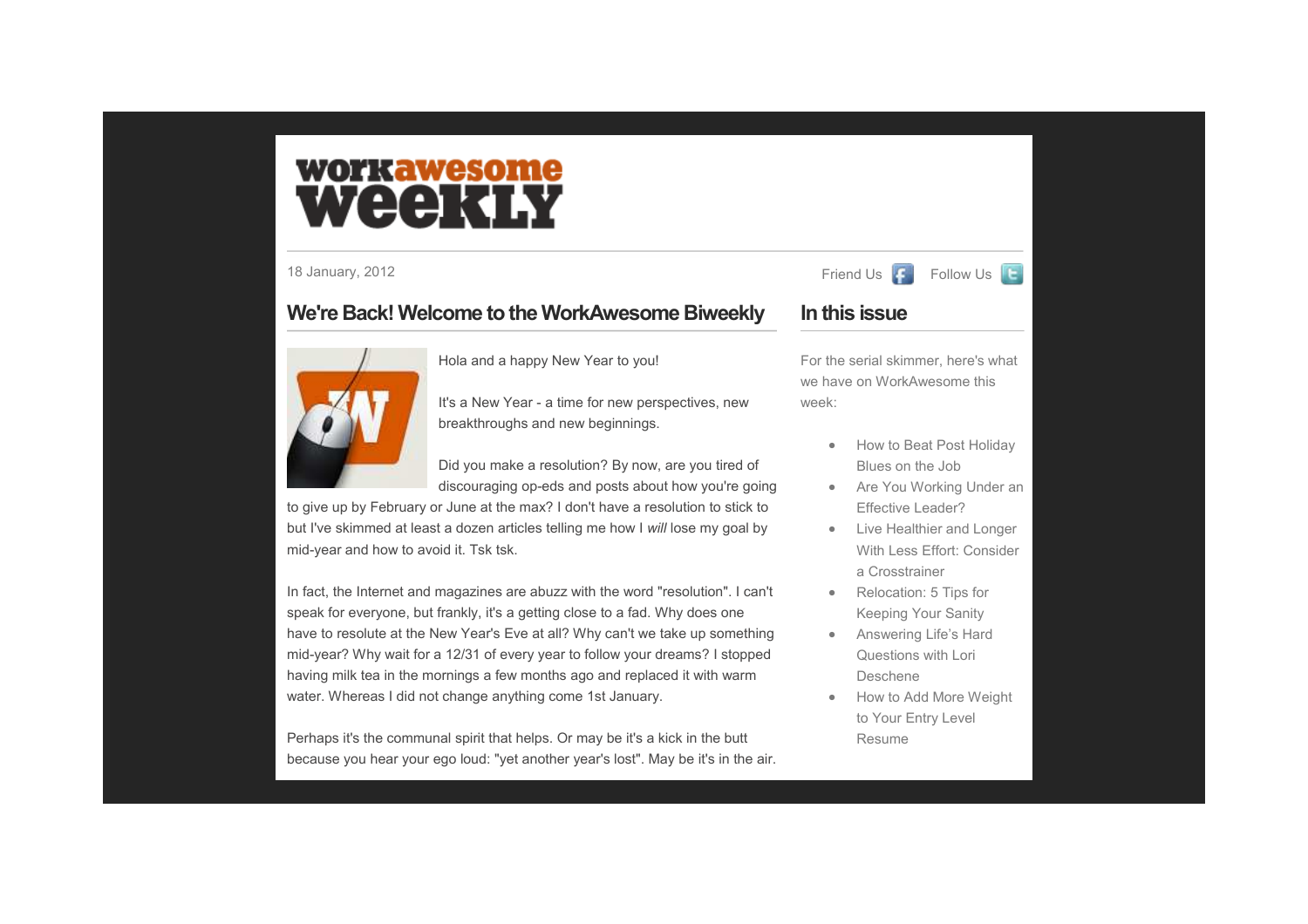#### Who knows?

This doesn't mean I hate the practice. By all means, I encourage it. Just that don't wait for a day to mark a change in you. It's like saying a writer waits for the spirit to move him - and until then, he doesn't write. So do it when you know you must.

Put a positive mindset, courage and passion in each day. If you're passionate enough about your goals, you will set things right.

And if you are a resolution-maker, we applaud your efforts and send you good luck. We're thrilled for you -- you *will* make it!

I'll leave you with this:

"*We will open the book. Its pages are blank. We are going to put words on them ourselves. The book is called Opportunity and its first chapter is New Year's Day.*" *~*Edith Lovejoy Pierce

The juicy stuff, great content, and timely tips on how to make your journey even more awesome will, of course, continue on WorkAwesome.

Until next time, thanks for reading and keep being awesome!

Pooja Lohana Editor, WorkAwesome

## **Tip of the Week: How to Focus**

### Also check out our sister site, ThinkSimpleNow.

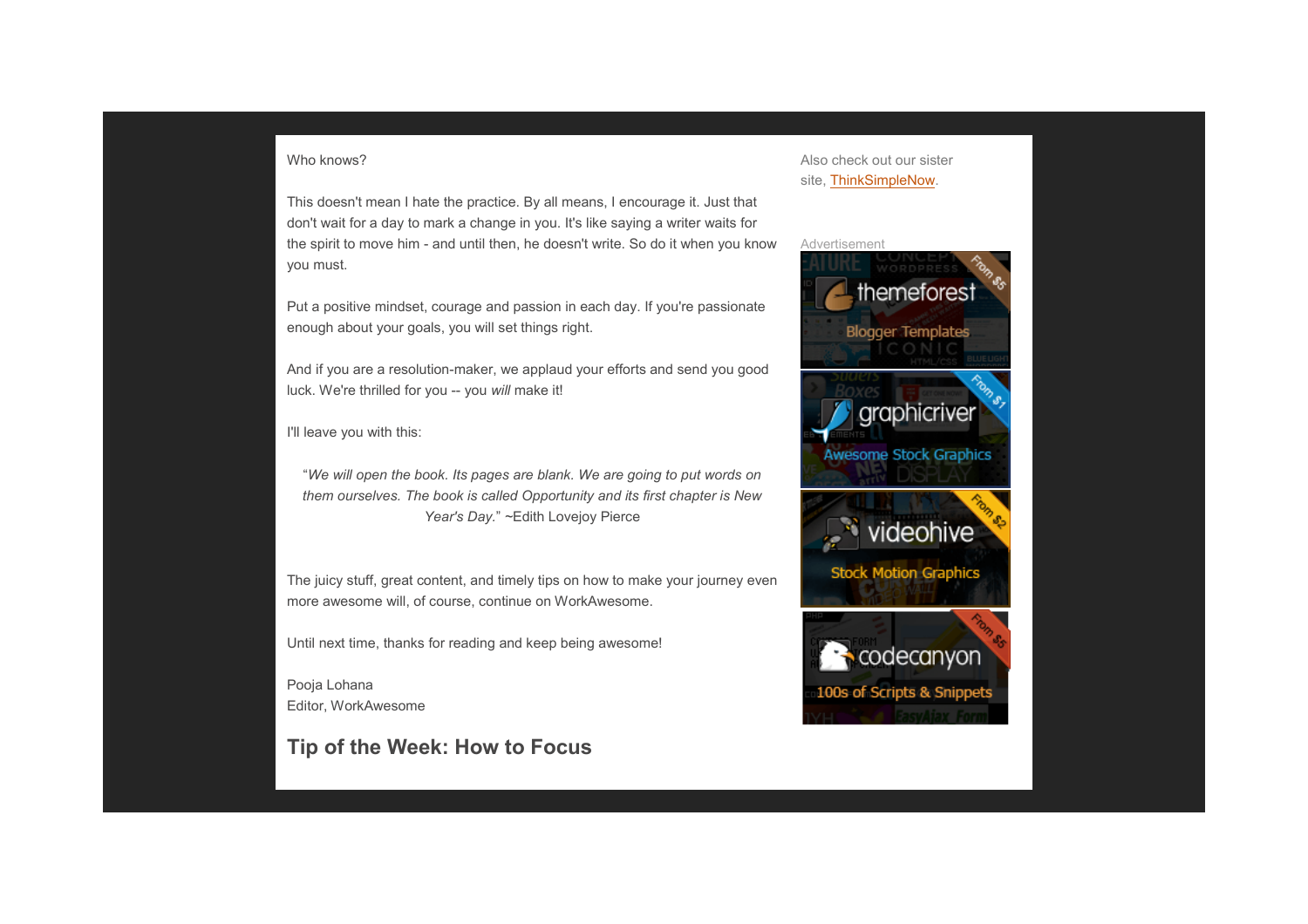#### **How Much is Optimum Anyway?**

You may have heard about the 80/20 rule.

Simply stated, 80% of your results almost always comes from 20% of your effort.

After "geeking out" on this principle for a while, it occurred to me that if 80% of my productivity [came from](http://workawesome.com/goals/motivation/) 20% of my actions, I could choose to focus all of my energy on the 20% — and this could result in a 400% increase in productivity.

But in order to accomplish this, I think there are 2 keys to achieving this optimum state:

1. **Motivation**. Motivation is the fuel that drives any achievement, and even if you think you're **motivated**, are you really?

There's one thing that's more motivating that any other, and that's life and death.

You can choose to perceive that you have everything to gain by achieving a goal and everything to lose by not, and this can push you in the direction you WANT.

2. **Accountability**. Accountability works incredibly well to create results, because sooner or later you will screw up. Humans are incredibly talented at conning themselves out of doing what they know they should do. When you have someone else keeping you on track, you will be much more likely to stay focused and get what you need to do.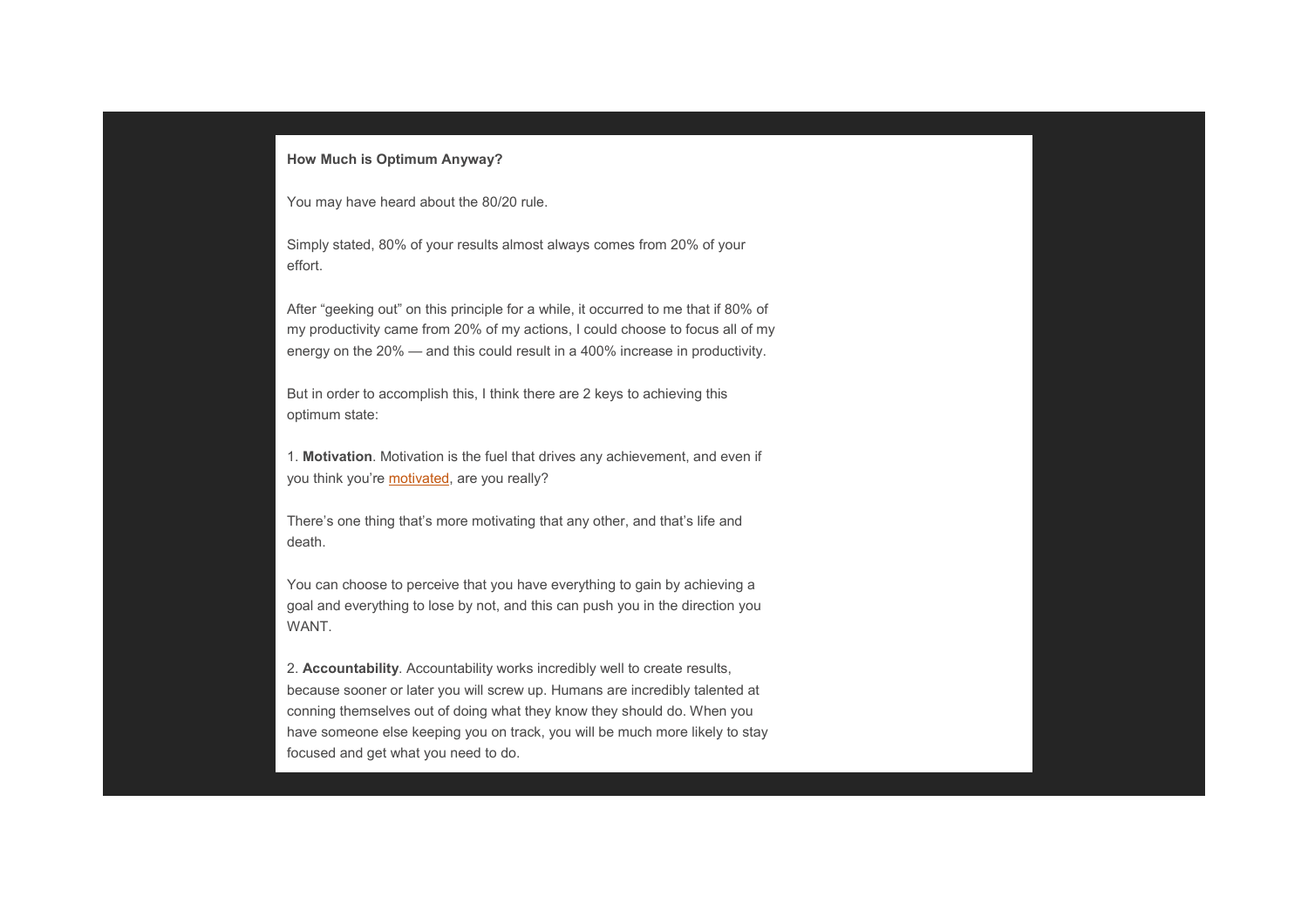-- Logan Parker, *How to Focus Your Energy Like a Laser Beam*

## **U[seful Links From](http://thinksimplenow.com/productivity/simplify-your-life-this-year/) Our Network**

H[ere's a compilation of the best artic](http://thinksimplenow.com/happiness/how-great-leaders-inspire-action/)les from the our network that you may h[ave missed:](http://thinksimplenow.com/clarity/how-to-live/) 

- 1. Office Music -- Yay or Nay?
- [2. How to Write Faster](http://www.workawesome.com/)
- 3. Simplify Your Life this Year
- 4. The Story of Expanded Awareness
- 5. How Great Leaders Inspire Action
- 6. How to Live



## **Recent Posts**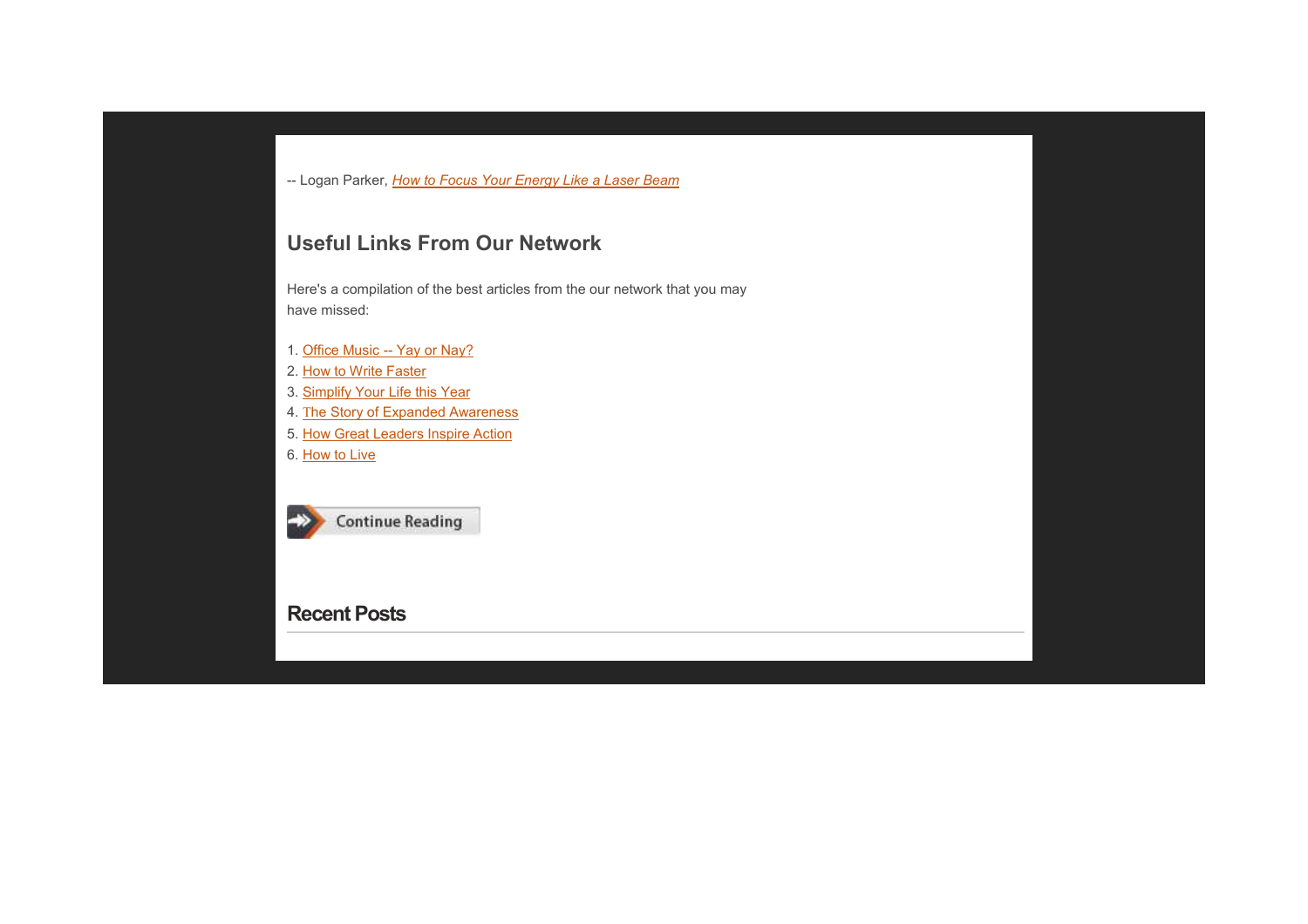

**How to Beat Post Holiday Blues on the Job**

Whew! The holidays are over and you have either been enjoying some down time off to lounge around, or you have been going a million miles per minute. Now. . . it's time to get back to reality!



**[Are Yo](http://workawesome.com/general/are-you-a-leader-or-are-you-in-a-leadership-position/)u Working Under an Effective Leader?**

Although many professionals hold leadership positions in the workplace, not everyone is cut out for the responsibilities that come with the position of an effective leader.



## **6 Steps to Stop C[aring Wha](http://workawesome.com/communication/how-to-deal-with-difficult-people/)t Other People Think**

You may be aware that in life, most things typically exist on two levels. To succeed at **relationships** for example, you must fix your inner game – your self confidence, maturity, self esteem.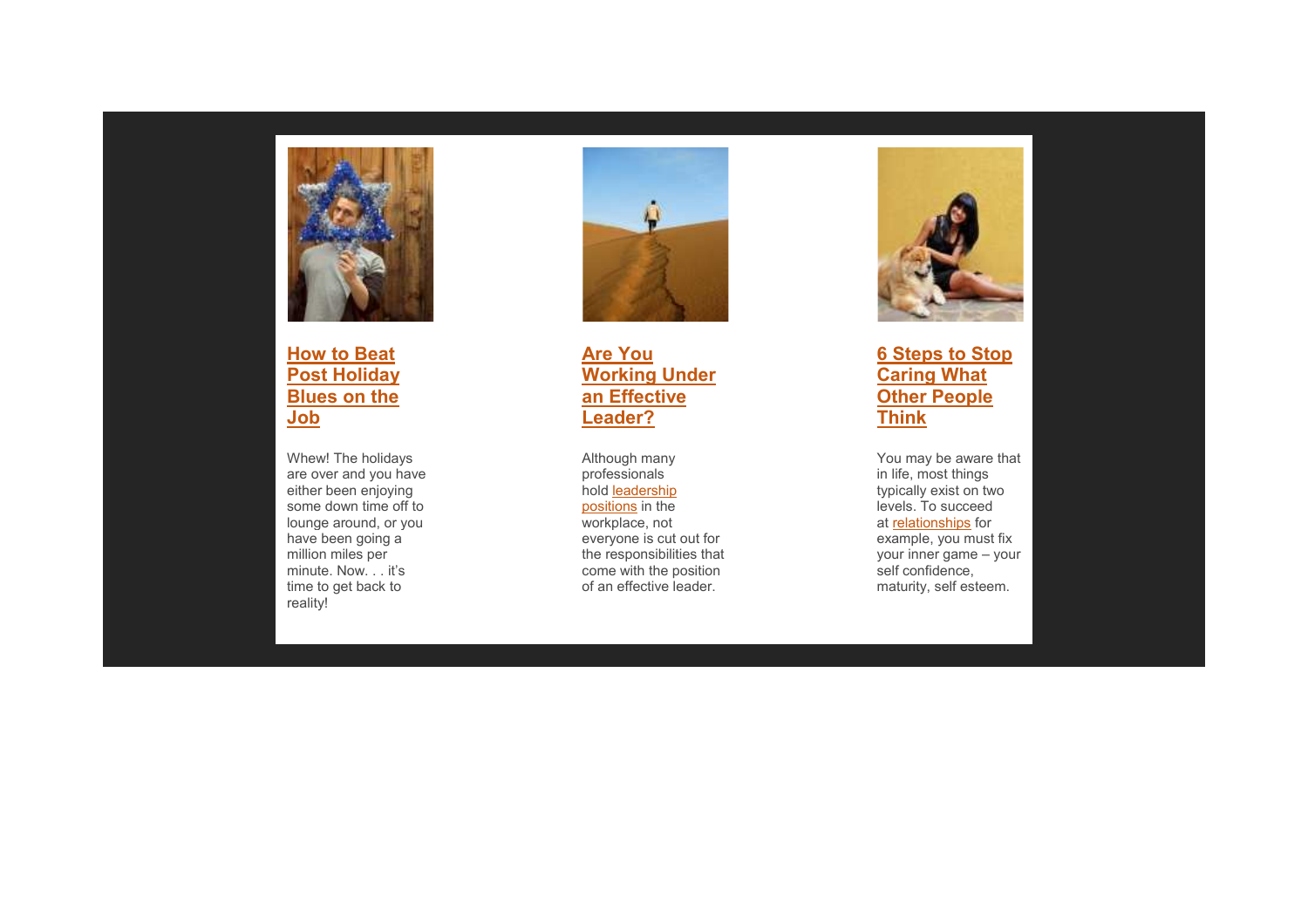

**Dangers of Working at Home -- And How to Fix It**

#### Working at home has

 become very popular in the last few years. It has many benefits over regular way of working at the office: no commuting, you have more time to spend with your family and you get more done, because you don't have the distractions of the open office.



**Success Plan 2012: Part I Commiting and Achieving theDream**

We all have dreams and make resolutions for a more fulfilling life. Yet we fail achieving the dream with a solid plan of attack. Dream too long and you'll look back on a life's path scattered with the tombstones of lost opportunities.



**An[swering](http://tinybuddha.com/)  Life's Hard Questions with Lori Deschene**

About a month ago, I heard from Lori Deschene, Founder of Tiny Buddha. Lori, with her creative writing and ideas, has created a community of likeminded people which is growing every second as you read this.